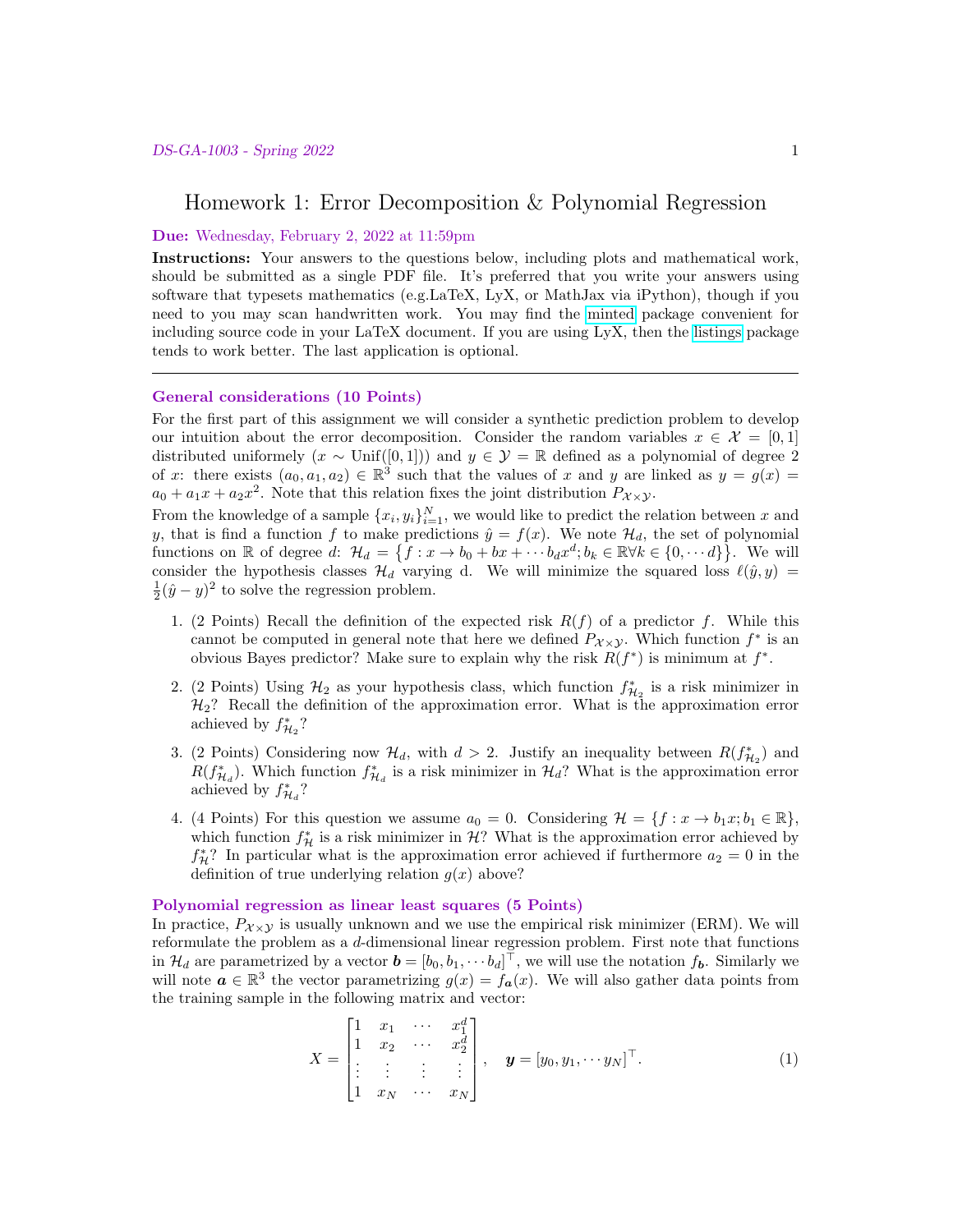These notations allow us to take advantage of the very effective linear algebra formalism. X is called the design matrix.

- 5. (2 Points) Show that the empirical risk minimizer (ERM)  $\hat{b}$  is given by the following  $\text{minimization} \ \hat{\boldsymbol{b}} = \arg \min \lVert Xb - \boldsymbol{y} \rVert_2^2 \ .$ b
- 6. (3 Points) If  $N > d$  and X is full rank, show that  $\hat{\boldsymbol{b}} = (X^{\top}X)^{-1}X^{\top}\boldsymbol{y}$ . (Hint: you should take the gradients of the loss above with respect to  $\boldsymbol{b}^{-1}$  $\boldsymbol{b}^{-1}$  $\boldsymbol{b}^{-1}$ ). Why do we need to use the conditions  $N > d$  and X full rank ?

# Hands on (7 Points)

Open the source code file  $hwl\text{-}code\_source.py$  from the *zip* folder. Using the function get a get a value for a, and draw a sample x-train, y-train of size  $N = 10$  and a sample x-test, y\_test of size  $N_{\text{test}} = 1000$  using the function draw\_sample.

- 7. (2 Points) Write a function called least\_square\_estimator taking as input a design matrix  $X \in \mathbb{R}^{N \times (d+1)}$  and the corresponding vector  $\mathbf{y} \in \mathbb{R}^N$  returning  $\hat{\mathbf{b}} \in \mathbb{R}^{(d+1)}$ . Your function should handle any value of N and d, and in particular return an error if  $N \le d$ . (Drawing  $x$  at random from the uniform distribution makes it almost certain that any design matrix X with  $d \geq 1$  we generate is full rank).
- 8. (1 Points) Recall the definition of the empical risk  $\hat{R}(\hat{f})$  on a sample  $\{x_i, y_i\}_{i=1}^N$  for a prediction function  $\hat{f}$ . Write a function empirical risk to compute the empirical risk of  $f_{\boldsymbol{b}}$  taking as input a design matrix  $X \in \mathbb{R}^{N \times (d+1)}$ , a vector  $\boldsymbol{y} \in \mathbb{R}^N$  and the vector  $\mathbf{b} \in \mathbb{R}^{(d+1)}$  parametrizing the predictor.
- 9. (3 Points) Use your code to estimate  $\hat{b}$  from x\_train, y\_train using  $d = 5$ . Compare  $\hat{b}$ and  $\boldsymbol{a}$ . Make a single plot (Plot 1) of the plan  $(x, y)$  displaying the points in the training set, values of the true underlying function  $q(x)$  in [0, 1] and values of the estimated function  $f_{\hat{\mathbf{b}}}(x)$  in [0, 1]. Make sure to include a legend to your plot.
- 10. (1 Points) Now you can adjust d. What is the minimum value for which we get a "perfect fit"? How does this result relates with your conclusions on the approximation error above?

#### In presence of noise (13 Points)

Now we will modify the true underlying  $P_{\mathcal{X}\times\mathcal{Y}}$ , adding some noise in  $y = g(x)+\epsilon$ , with  $\epsilon \sim \mathcal{N}(0, 1)$ a standard normal random variable independent from  $x$ . We will call training error  $e_t$  the empirical risk on the train set and generalization error  $e_q$  the empirical risk on the test set.

- 11. (6 Points) Plot  $e_t$  and  $e_g$  as a function of N for  $d < N < 1000$  for  $d = 2$ ,  $d = 5$  and  $d = 10$ (Plot 2). You may want to use a logarithmic scale in the plot. Include also plots similar to Plot 1 for 2 or 3 different values of  $N$  for each value of  $d$ .
- 12. (4 Points) Recall the definition of the estimation error. Using the test set, (which we intentionally chose large so as to take advantage of the law of large numbers) give an empirical estimator of the estimation error. For the same values of  $N$  and  $d$  above plot the estimation error as a function of  $N$  (Plot 3).

<span id="page-1-0"></span> $1$ You can check the linear algebra review here if needed  ${\tt http://cs229.stanford.edu/section/cs229-linalg}.$ [pdf](http://cs229.stanford.edu/section/cs229-linalg.pdf)